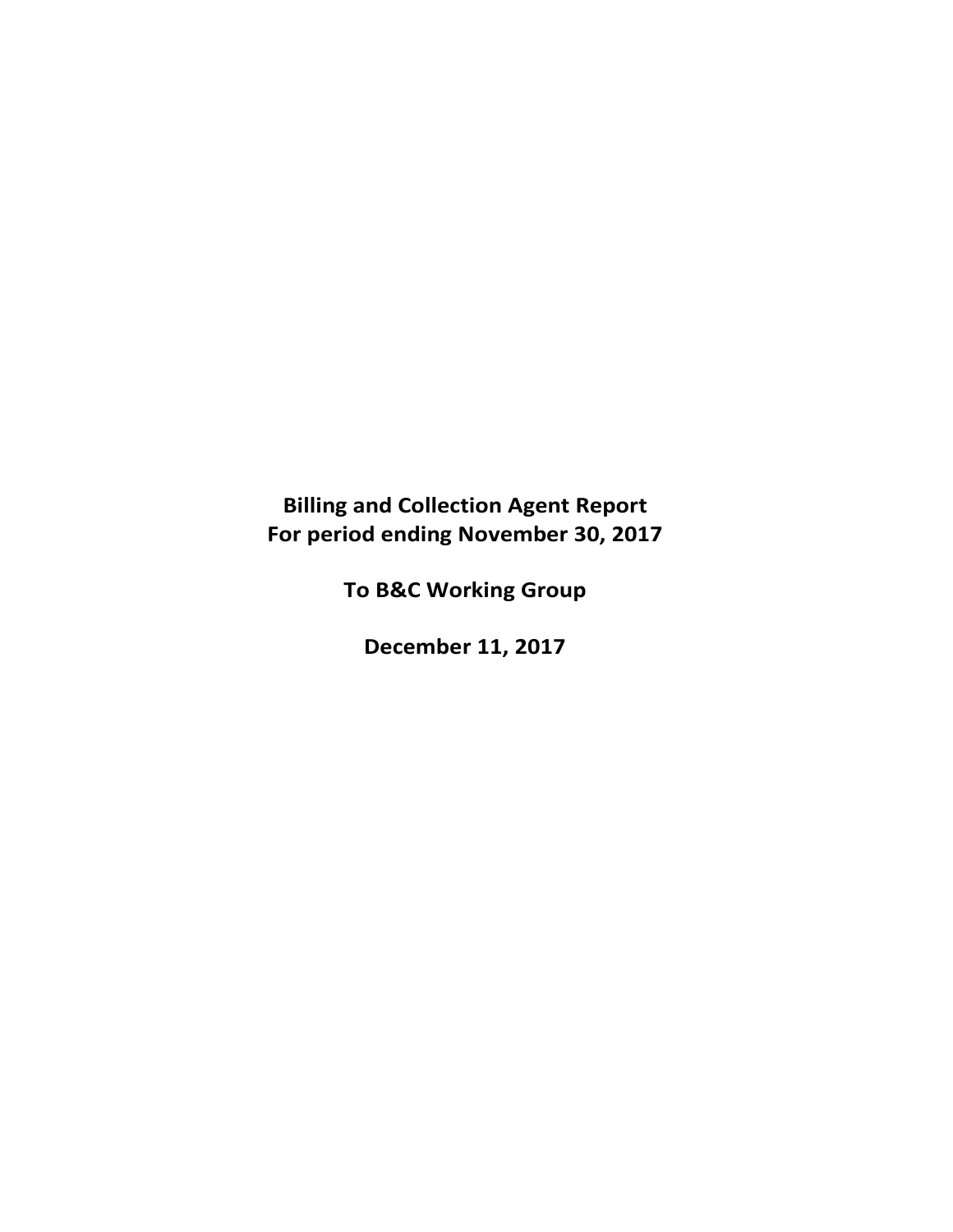## **NANPA FUND STATEMENT OF FINANCIAL POSITION November 30, 2017**

### **Assets**

| Cash in bank                                               |           | \$ | 5,401,854  |  |  |  |  |  |
|------------------------------------------------------------|-----------|----|------------|--|--|--|--|--|
| Receivables                                                |           |    |            |  |  |  |  |  |
| Receivable from US Carriers<br>253,760                     |           |    |            |  |  |  |  |  |
| Receivable from Canada<br>9,717                            |           |    |            |  |  |  |  |  |
| Receivable from Caribbean countries<br>17,882              |           |    |            |  |  |  |  |  |
| Receivables forwarded to Treasury for collection<br>39,668 |           |    |            |  |  |  |  |  |
| Allowance for uncollectible accounts                       | (75, 700) |    | 245,327    |  |  |  |  |  |
| <b>Total assets</b>                                        |           |    | 5,647,181  |  |  |  |  |  |
| Less: Accrued liabilities                                  |           |    |            |  |  |  |  |  |
| Welch LLP                                                  | 28,410    |    |            |  |  |  |  |  |
| <b>NEUSTAR Pooling 1K Block</b>                            | 472,224   |    |            |  |  |  |  |  |
| <b>NEUSTAR NANP Administration</b>                         | 188,789   |    |            |  |  |  |  |  |
| Data Collection Agent - USAC                               | 6,237     |    | (695, 660) |  |  |  |  |  |
| <b>Fund balance</b>                                        |           |    | 4,951,521  |  |  |  |  |  |

The operational audit fieldwork was completed in November.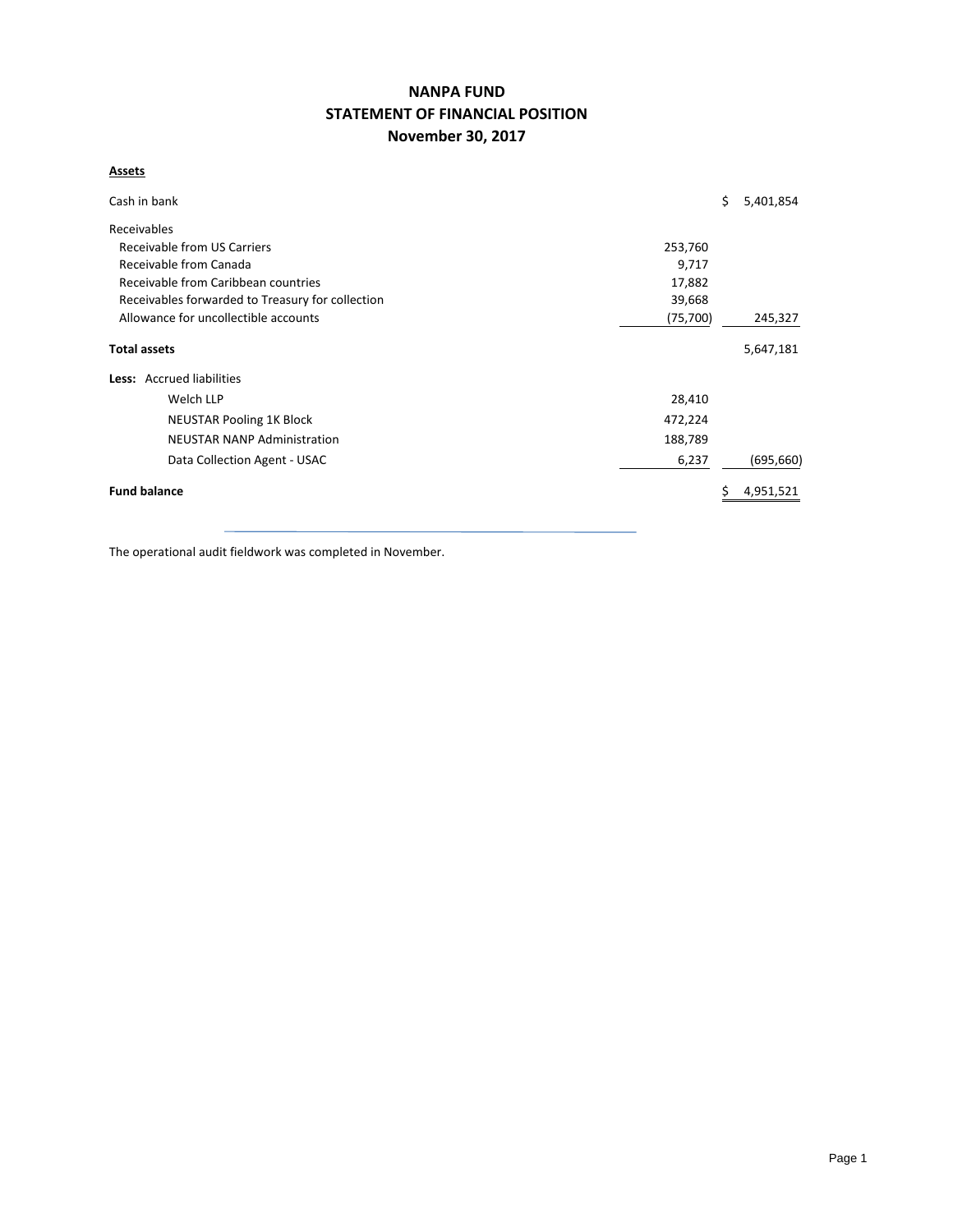#### **NANP FUND FORECASTED STATEMENT OF CHANGES IN FUND BALANCE OCTOBER 2017 TO SEPTEMBER 2018**

|                            |                                |                                         |                                        |                              |                              |                              |                              | <b>Budget</b>                |                              |                              |                            |                                                      |                             |                                        | <b>Variance between</b>                        |
|----------------------------|--------------------------------|-----------------------------------------|----------------------------------------|------------------------------|------------------------------|------------------------------|------------------------------|------------------------------|------------------------------|------------------------------|----------------------------|------------------------------------------------------|-----------------------------|----------------------------------------|------------------------------------------------|
|                            | Oct-17                         | <b>Nov-17</b>                           | <b>Dec-17</b>                          | $Jan-18$                     | Feb-18                       | Mar-18                       | Apr-18                       | $May-18$                     | <b>Jun-18</b>                | <b>Jul-18</b>                | Aug-18                     | $Sep-18$                                             | <b>Total</b>                | <b>Budget</b>                          | forecasted results and<br>budget at Sept 30/18 |
|                            |                                |                                         |                                        |                              |                              |                              |                              |                              |                              |                              |                            |                                                      |                             |                                        |                                                |
|                            |                                | $\sim$                                  | $\sim$ $\sim$                          |                              |                              |                              |                              | $\sim$                       | $\sim$ $-$                   |                              | $\sim$                     |                                                      |                             |                                        |                                                |
|                            | 43,862                         | 9,716                                   | 9,717                                  | 9,717                        | 9,716                        | 9,716                        | 9,716                        | 9,716                        | 9,716                        | 9,716                        | 9,717                      | $\sim$                                               | 141,025                     | 141,025                                |                                                |
| (1)                        | 5,718,956                      | 184,162                                 | 184,501                                | 184,501                      | 184,501                      | 184,501                      | 184,501                      | 184,501                      | 184,501                      | 184,501                      | 184,501                    |                                                      | 7,563,627                   | 7,506,473                              | 57,154                                         |
| (2)                        | (200)                          | $\sim$                                  | $\sim$                                 | $\sim$                       | $\sim$                       | $\sim$                       | $\sim$                       | $\sim$                       | $\sim$                       | $\sim$                       | $\sim$                     | 65,000                                               | 64,800                      | 65,000                                 | (200)                                          |
| (3)                        | 1,174                          | 1,765                                   | 417                                    | 417                          | 417                          | 417                          | 417                          | 417                          | 416                          | 416                          | 416                        | 416                                                  | 7,105                       | 5,000                                  | 2,105                                          |
|                            | 5,763,792                      | 195,643                                 | 194,635                                | 194,635                      | 194,634                      | 194,634                      | 194,634                      | 194,634                      | 194,633                      | 194,633                      | 194,634                    | 65,416                                               | 7,776,557                   | 7,717,498                              | 59,059                                         |
| (4)                        | 187,332                        | 188,789                                 | 195,484                                | 195,484                      | 270,484                      | 195,484                      | 195,484                      | 195,484                      | 195,484                      | 195,484                      | 195,484                    | 195,484                                              | 2,405,961                   | 2,420,813                              | (14, 852)                                      |
| (5)                        | 255,804                        | 257,795                                 | 258,989                                | 258,989                      | 350,597                      | 258,989                      | 258,989                      | 258,989                      | 258,989                      | 258,989                      | 258,989                    | 258,989                                              | 3,195,097                   | 3,199,475                              | (4, 378)                                       |
| (5)(a)<br>(5)(b)<br>(5)(b) | 211,750<br>2,052<br>$\sim$ $-$ | 211,750<br>2,679<br>$\sim$              | $\sim$<br>43,333                       | 43,333                       | 43,333                       | 43,333                       | 43,333                       | $\sim$<br>43,333             | 43,333                       |                              |                            |                                                      | 423,500<br>4,731<br>303,331 | 423,500<br>14,535<br>303,331           | (9,804)                                        |
|                            |                                |                                         |                                        |                              |                              |                              |                              |                              |                              |                              |                            |                                                      |                             |                                        | $\sim$                                         |
| (7)                        | 6,843                          | 6,927                                   | 6,237                                  | 6,237                        | 6,237                        | 6,237                        | 6,237                        | 6,237                        | 6,237                        | 6,237                        | 6,237                      | 6,451                                                | 76,354                      | 74,844                                 | 1,510                                          |
| (8)                        | $\sim$                         | $\sim$                                  | $\sim$                                 | 47,000                       | $\sim$                       | $\sim$                       | $\sim$                       | $\sim$                       | $\sim$                       | $\sim$                       |                            |                                                      | 47,000                      | 47,000                                 |                                                |
| (9)                        | 4,346                          | 7,194                                   | 3,167                                  | 3,167                        | 3.167                        | 3,167                        | 3,167                        | 3,167                        | 3,166                        | 3,166                        | 3.166                      | 3,166                                                | 43,206                      | 38,000                                 | 5,206                                          |
| (10)                       | $\sim$                         |                                         | $\sim$                                 | $\sim$                       | 200,000                      |                              | $\sim$                       | $\sim$                       |                              | $\sim$                       |                            |                                                      | 200,000                     | 200,000                                |                                                |
| (11)                       | (5, 522)                       | (6, 919)                                | 3,334                                  | 3,334                        | 3,333                        | 3,333                        | 3,333                        | 3,333                        | 3,333                        | 3,333                        | 3,333                      | 3,333                                                | 20,891                      | 40,000                                 | (19, 109)                                      |
|                            | 691,015                        | 696,625                                 | 538,954                                | 585,954                      | 905,561                      | 538,953                      | 538,953                      | 538,953                      | 538,952                      | 495,619                      | 495,619                    | 495,833                                              | 7,060,991                   | 7,102,418                              | (41, 427)                                      |
|                            | 5,072,777                      | 500,982)                                | 344,319)                               | 391,319) (                   | 710,927)                     | 344,319) (                   | 344,319)                     | 344,319)                     | 344,319) (                   | 300,986)                     | 300,985) (                 | 430,417)                                             | 715,566                     | 615,080                                | 100,486                                        |
|                            | 379,726                        | 5,452,503                               | 4,951,521                              | 4,607,202                    | 4,215,883                    | 3,504,956                    | 3,160,637                    | 2,816,318                    | 2,471,999                    | 2,127,680                    | 1,826,694                  | 1,525,709                                            | 379,726                     | 384,920                                | (5, 194)                                       |
|                            | 5,452,503                      | 4,951,521                               | 4,607,202                              | 4,215,883                    | 3,504,956                    | 3,160,637                    | 2,816,318                    | 2,471,999                    | 2,127,680                    | 1,826,694                    | 1,525,709                  | 1,095,292                                            | 1,095,292                   | 1,000,000                              | 95,292                                         |
|                            |                                |                                         |                                        |                              |                              |                              |                              |                              |                              |                              |                            |                                                      |                             |                                        |                                                |
|                            | 1.000.000                      | 1.000.000                               | 1,000,000                              | 1.000.000                    | 1.000.000                    | 1.000.000                    | 1,000,000                    | 1,000,000                    | 1,000,000                    | 1,000,000                    | 1.000.000                  | 1,000,000                                            | 1,000,000                   | 1,000,000                              |                                                |
|                            | 5.452.503                      | 4.951.521                               | 4.607.202                              | 4.215.883                    | 3.504.956                    | 3.160.637                    |                              | 2.471.999                    |                              | 1.826.694                    | 1.525.709                  | 1,095,292                                            | 1,095,292                   | 1.000.000                              |                                                |
|                            | (1)<br>(1)<br>(6)              | 19,433<br>24,429<br>28,410<br>4,452,503 | Actual<br>9,716<br>28,410<br>3,951,521 | 9,717<br>28,410<br>3,607,202 | 9,717<br>28,410<br>3,215,883 | 9,716<br>28,410<br>2,504,956 | 9,716<br>28,410<br>2,160,637 | 9,716<br>28,410<br>1,816,318 | 9,716<br>28,410<br>1,471,999 | 9,716<br>28,410<br>1,127,680 | 9,716<br>28,410<br>826,694 | 9,717<br>28,410<br>525,709<br>2,816,318<br>2,127,680 | 28,410<br>95,292            | 116,596<br>24,429<br>340,920<br>95,292 | 116,596<br>24,429<br>340,920                   |

**(1)** The US carrier contributions for the period from October 2017 to September 2018 and the International contributions are based upon actual billings.

(2) These fees represent the \$100 late filing fee charged to those companies that do not file the Form 499A by the due date.

**(3)** Interest income projections are estimates

(4) The NANPA Administration contract expires July 8, 2017. The cost for NANPA administration is an estimate based on the last option year plus a 3% increase. The percentage represents the average yearly increase over the contract.<u>Late</u>

(5) The 1K Block Pooling Administration contract expires July 14, 2017. The cost for Pooling Administration is provided for based on the amount provided in the final option year of the contract.

(5)(a) CLIN 15 is for the period March 22 to November 22, 2017 a cost of \$748,500. \$325,000 will be billed evenly between April and September 2017 with the remaining balance to be billed in the 2017/18 period.

(5)(b) CLIN 16 is for the period July 31 to November 24, 2017 and is not to exceed \$29,070. Budgeted for evenly over the months of August to November 2017

**(5)(b)** CLIN 17 is for the period November 24, 2017 to June 30, 2018 at \$43,333/month

**(6)** The cost of B&C Agent is based on the current interim contract with Welch LLP in force until April 30, 2017.

(7) The expense for the Data Collection Agent is based on estimate of costs by USAC.

**(8)** The expense for the annual operations audit performed by Ernst & Young LLP is based on the quote given.

**(9)** Bank fees are an expense to the Fund.

**(10)** The budget allowed \$200,000 for carrier audits.

**(11)** The allowance covers all accounts considered potentially uncollectible at November 30, 2017.

#### **Assumptions: Reconciliation of forecast at September 30, 2018 to budget**

| Budgeted fund balance at September 30, 2018 - contingency                                                | 1,000,000 |
|----------------------------------------------------------------------------------------------------------|-----------|
| Increase in opening fund balance between budget period and actual                                        | (5, 194)  |
| Additional billings over estimate from budget                                                            | 57,154    |
| Late filing fees (reversal) for Form 499A                                                                | (200)     |
| Underestimate of interest earned to date compared to budget                                              | 2,105     |
| Pooling change order 3B -difference between budget and actual                                            | 9,804     |
| NANP Admin - difference between budget and actual contract extension awarded and                         |           |
| due to variable travel costs                                                                             | 14,852    |
| NANP Admin - change orders issued                                                                        |           |
| Decrease in B&C Agent costs -                                                                            |           |
| Data Collection fees - Adjustment to actual from budget                                                  | (1,510)   |
| Bad debts - Adjustment to actual from budget                                                             | 19,109    |
| IK Block Pooling - difference between budget and actual contract awarded due to variable<br>travel costs | 4,378     |
| Pooling change orders                                                                                    |           |
| Carrier audits that will not be performed                                                                |           |
| Operations Audit - Adjustment to actual from budget                                                      |           |
| Bank fees - Adjustment to actual from budget                                                             | (5,206)   |
| Forecasted fund balance at September 30, 2018                                                            | 1,095,292 |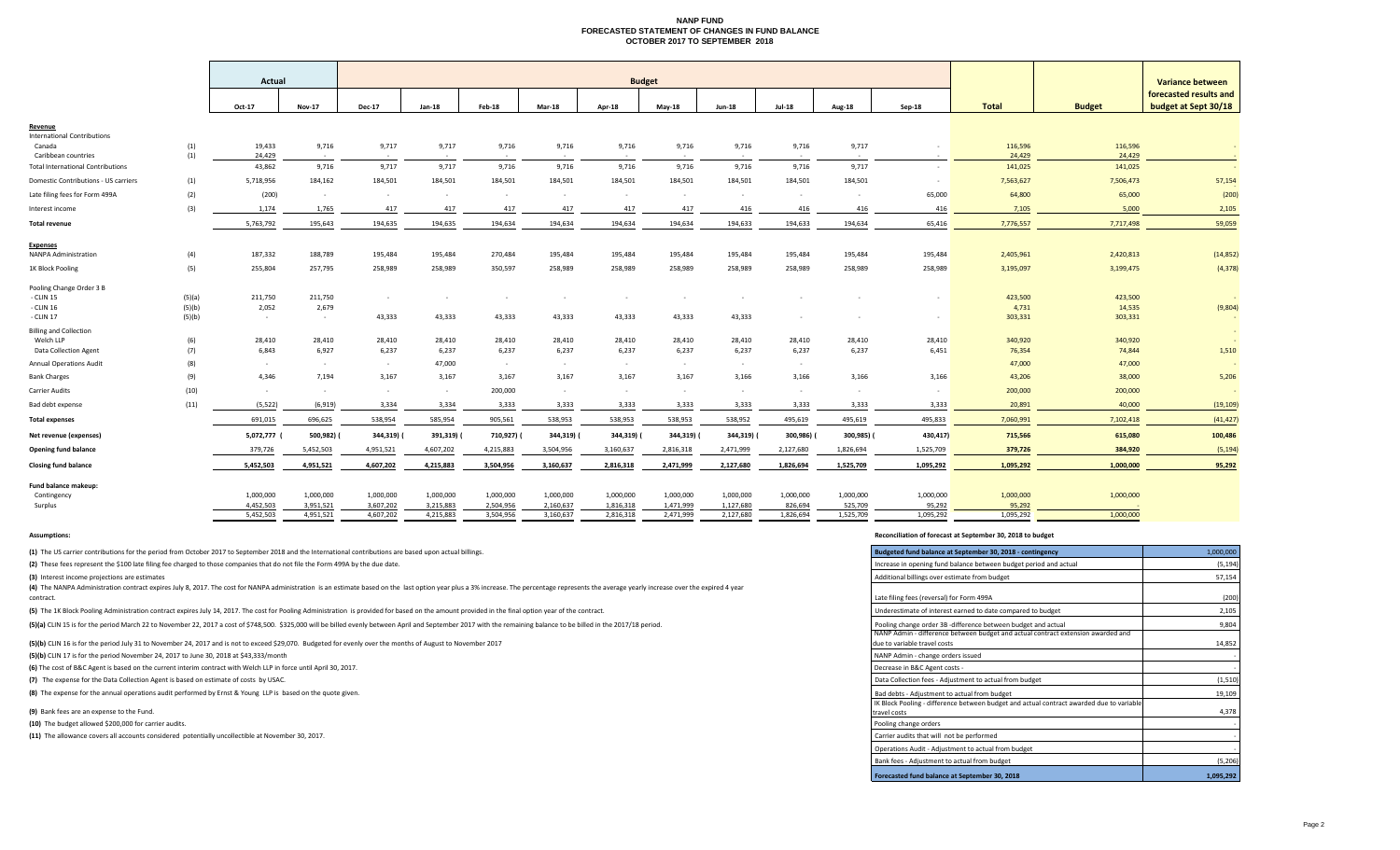#### **CURRENT AND FORECASTED LIABILITIES**

|                                                                                   |               |               | Current       |         |         |               |               |               |          |
|-----------------------------------------------------------------------------------|---------------|---------------|---------------|---------|---------|---------------|---------------|---------------|----------|
|                                                                                   |               |               | <b>Nov-17</b> | Dec-17  | Jan-18  | <b>Feb-18</b> | <b>Mar-18</b> | <b>Apr-18</b> | $May-18$ |
| <b>NEUSTAR - NANPA Administration</b>                                             |               |               | 188,789       | 195,484 | 195,484 | 270,484       | 195,484       | 195,484       | 195,484  |
| - Payment authorized by the FCC in October<br>October 2017                        | \$<br>187,332 |               |               |         |         |               |               |               |          |
| - Authorization by the FCC has not been received for payment                      |               |               |               |         |         |               |               |               |          |
| November 2017                                                                     |               | \$<br>188,789 |               |         |         |               |               |               |          |
| NEUSTAR -1K Block Pooling & Change Order 3B                                       |               |               | 472,224       | 302,322 | 302,322 | 393,930       | 302,322       | 302,322       | 302,322  |
| - Payment authorized by the FCC in October                                        |               |               |               |         |         |               |               |               |          |
| October 2017                                                                      | \$<br>469,606 |               |               |         |         |               |               |               |          |
| - Authorization by the FCC has not been received for payment                      |               |               |               |         |         |               |               |               |          |
| November 2017                                                                     |               | \$<br>472,224 |               |         |         |               |               |               |          |
| Welch LLP - Billing & Collection Agent                                            |               |               | 28,410        | 28,410  | 28,410  | 28,410        | 28,410        | 28,410        | 28,410   |
| - Payment authorized by the FCC in October                                        |               |               |               |         |         |               |               |               |          |
| October 2017                                                                      | \$<br>28,410  |               |               |         |         |               |               |               |          |
| - Authorization by the FCC has not been received for payment                      |               |               |               |         |         |               |               |               |          |
| November 2017                                                                     |               | \$<br>28,410  |               |         |         |               |               |               |          |
| <b>USAC - Data Collection Agent</b><br>- Payment authorized by the FCC in October |               |               | 6,237         | 6,237   | 6,237   | 6,237         | 6,237         | 6,237         | 6,237    |
| October 2017                                                                      | \$<br>6,927   |               |               |         |         |               |               |               |          |
| - Authorization by the FCC has not been received for payment<br>November 2017     |               | \$<br>6,237   |               |         |         |               |               |               |          |
| <b>Carrier audits</b>                                                             |               |               |               |         |         | 200,000       |               |               |          |
| Ernst & Young LLP- Annual operations audit                                        |               |               |               |         | 47,000  |               |               |               |          |
| Audit fee for the 2016/2017 fiscal audit                                          | \$<br>47,000  |               |               |         |         |               |               |               |          |
| <b>Bank Fees</b>                                                                  |               |               |               | 3,167   | 3,167   | 3,167         | 3,167         | 3,167         | 3,167    |
| Total                                                                             |               |               | 695,660       | 535,620 | 582,620 | 902,228       | 535,620       | 535,620       | 535,620  |